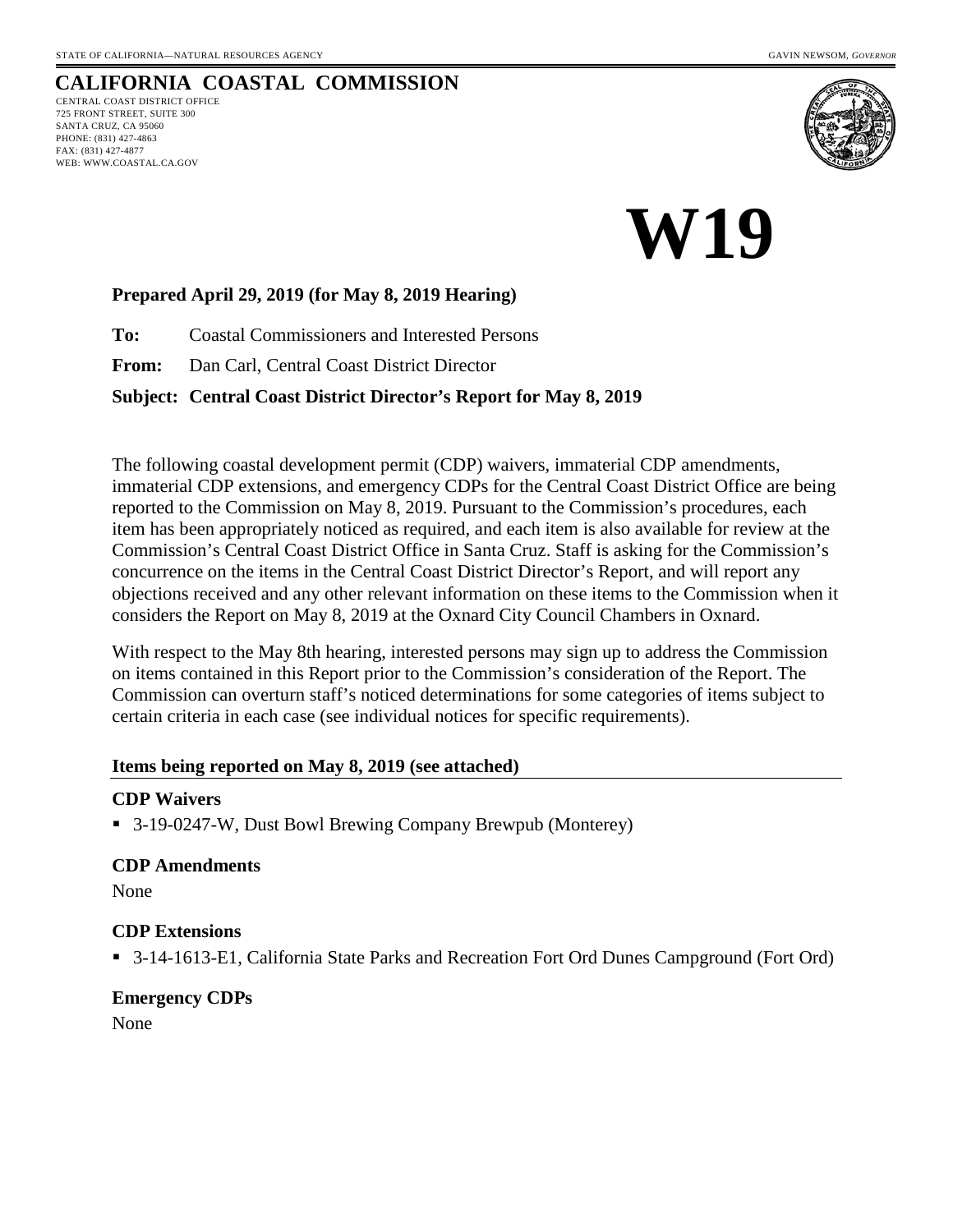#### **CALIFORNIA COASTAL COMMISSION** CENTRAL COAST DISTRICT OFFICE 725 FRONT STREET, SUITE 300 SANTA CRUZ, CA 95060 PHONE: (831) 427-4863 FAX: (831) 427-4877 WEB: WWW.COASTAL.CA.GOV



# **NOTICE OF PROPOSED PERMIT WAIVER**

**Date:** April 24, 2019

**To:** All Interested Parties

**From:** Susan Craig, Central Coast District Manager Alexandra McCoy, Coastal Planner

**Subject: Coastal Development Permit (CDP) Waiver 3-19-0247**  Applicant: Dust Bowl Brewing Co.

#### **Proposed Development**

Ten-year authorization (ending May 8, 2029) to use an existing 3,700-square-foot historic train depot for a brewery with limited food service and casual live music. Site improvements include reconstruction of the patio using pervious materials, upgrades to gas and electric service, interior painting, new retail furnishings, lighting fixtures, and related development at 290 Figueroa Street in the City of Monterey, Monterey County.

#### **Executive Director's Waiver Determination**

Pursuant to Title 14, Section 13238 of the California Code of Regulations, and based on project plans and information submitted by the Applicant regarding the proposed development, the Executive Director of the California Coastal Commission hereby waives the requirement for a CDP for the following reasons:

The proposed use of, and improvements to, the historic train depot building are necessary to establish food and alcoholic beverage service within the former passenger depot site and will showcase the history of the building. All improvements will be located generally within the footprint of the existing structure and adjacent patio.

Exterior improvements include removal of an asphalt patio to be replaced with a new patio using pervious materials, including artificial grass for a corn-hole game board activity area, and "Granitecrete" paving in a natural color. The exterior improvements also include outdoor furniture, a floor-mounted gas heater, and two fire pits. The patio area will be enclosed with new fencing that is a mix of hog wire and wooden slat fence with two gates on either side of building. The fencing has been design to retain the historic character of the building and is required by the City to act as a boundary of the area where alcoholic beverages may be served and consumed.

The site of the proposed development is adjacent to the Monterey Bay Coastal Recreation Trail. The project will enhance the public access and recreational experience along the trail by providing bike racks and a visitor-serving restaurant directly adjacent to the trail. Public access will be maintained along the recreation trail throughout construction. The adjacent public parking lot will not be closed during construction but 12 public parking spaces will be used for construction staging purposes for the duration of construction, which is estimated to be two to three months.

The project also includes an interpretive display of historical photographs and descriptions of the history of the train depot and Monterey Peninsula, which will be located in the interior of the building.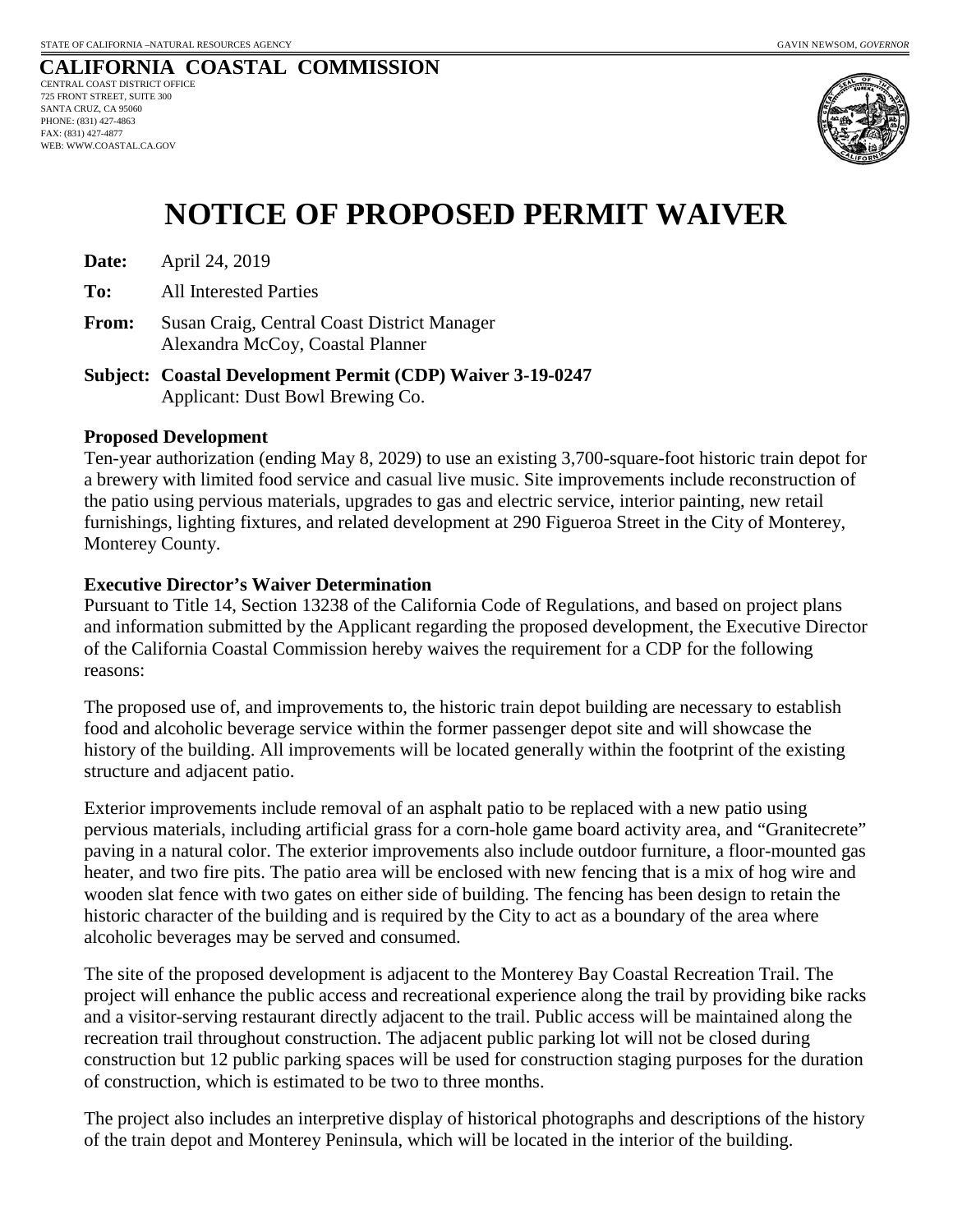## **NOTICE OF PROPOSED PERMIT WAIVER**

CDP Waiver 3-19-0247-W (Dust Bowl Brewing Co.)

Page 2

The proposed renovations/upgrades were reviewed and received discretionary approval by the City's Architectural Review Committee and Historic Preservation Commission to ensure conformance with the requirements of the City's Municipal Code and the certified Harbor Land Use Plan.

Construction best management practices will be in place to prevent sediment and any foreign material from entering bay waters during construction. Any stockpiled construction materials will be contained and covered when not in use and during rain events. Silt fencing will be installed and drains/inlets that receive storm water will be managed to prevent movement of sediment and debris off-site. All construction vehicles and equipment will be maintained and inspected to ensure no substances will be discharged in the parking lot or tracked into the street.

This depot site is described for use in long-range regional or state-wide transportation documents regarding potential reintroduction of light rail service along the Monterey peninsula. This would be a high priority Coastal Act use and thus the restaurant/brewery uses authorized under this waiver are limited to ten years. If the depot is not proposed for regional transportation use at that time, the Applicant may then submit an application to continue brewery use at the site. The interim proposed use of the building for commercial and visitor-serving purposes, subject to lease standards relating to the ongoing maintenance of the historically designated building, will not impact this goal and will help preserve the integrity of the building while allowing for continued public use of the building.

As proposed with the submitted mitigation measures, the project will not have any significant adverse impacts on coastal resources, including the Monterey Bay and public access along the shoreline.

#### **Coastal Commission Review Procedure**

This waiver is not valid until the waiver has been reported to the Coastal Commission. This waiver is proposed to be reported to the Commission on Wednesday, May 8, 2019, in Oxnard. If four Commissioners object to this waiver at that time, then the application shall be processed as a regular CDP application.

#### **If you have any questions about the proposal or wish to register an objection, please contact Alexandra McCoy in the Central Coast District office.**